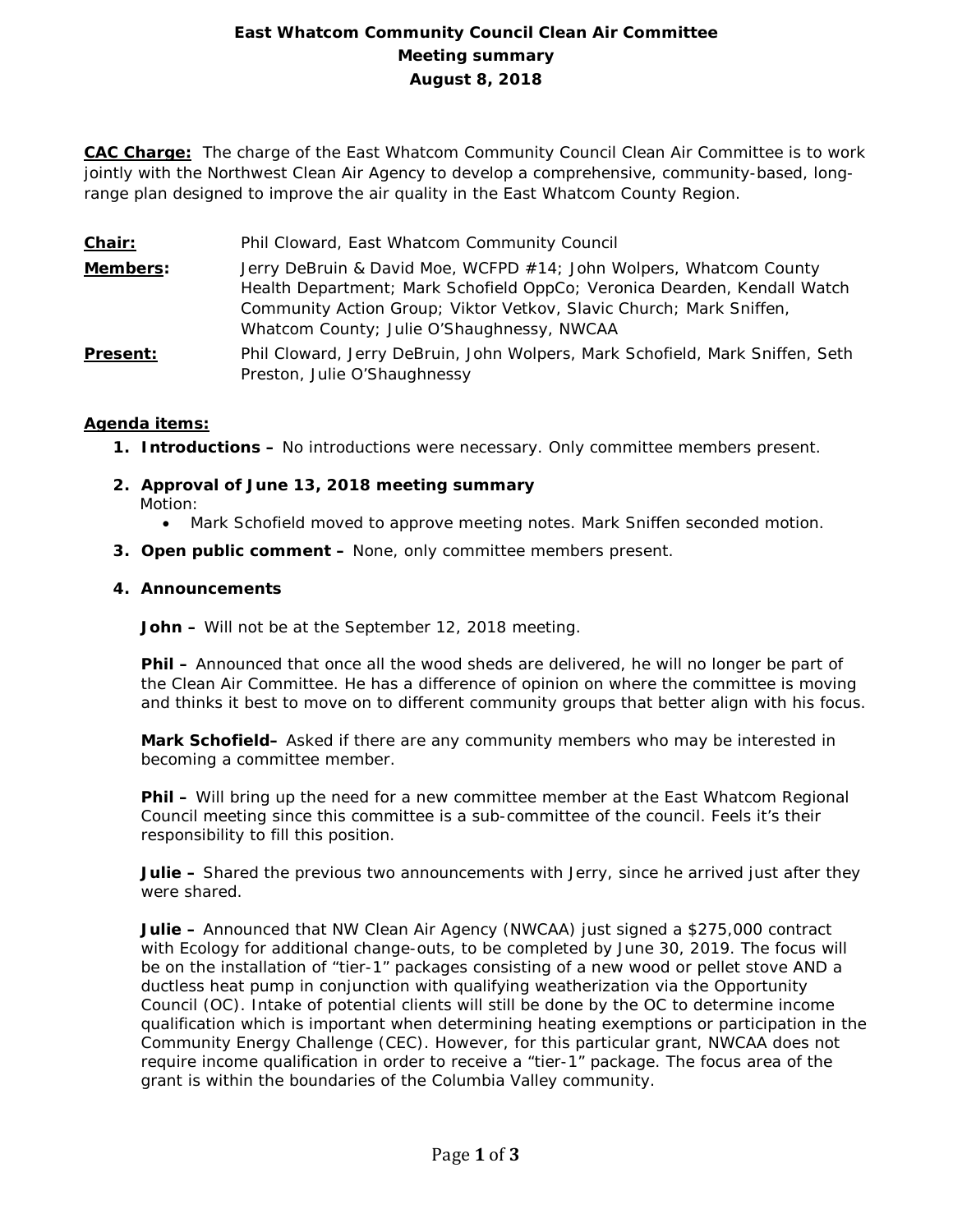**Phil –** Requested clarification about pellet stoves because at the facilities meeting he mentioned that there was no allowance for pellet stoves. He was then advised that pellet stoves have always been included. Also asked if residents are required to take a ductless heat pump.

**Mark Schofield** – For residents participating in the CEC program, rebates are offered for the installation of ductless heat pumps. For residents participating in the change-out program and income qualify, the choice of either a pellet stove or a wood stove has always been an option.

**Julie –** Emphasized that even though OC will income qualify residents in the intake process, for this grant round, income qualification if not necessary in order to receive a "tier-1" package. It is also different in that a resident does not have to remove their wood or pellet stove. Julie and Mark Schofield will work closely to maximize grant funds available for the installation of ductless heat pumps through the change-out program and the CEC program. Also, residents are not required to install a ductless heat pump in addition to a pellet or wood stove. It is their choice.

## **5. Wood shed status update**

**Phil** – Will probably not get deliveries done until after everyone is back in school and done with vacations. It's difficult to find enough people to haul and deliver the wood sheds on the same weekend.

## **6. Biomass committee update**

**Phil –** The biomass committee took a big hit, but is continuing to move forward. Have to counter the "anti-job" program and move on. We're working with the Port of Bellingham and the Whatcom County Council to create jobs in the community in a different approach. Continuing work on the wood bank and business plan. Have a lease and a site for the wood bank. Need to address the conditional use permit. Still looking at the possibility of creating good jobs in the area.

#### **7. Outreach/community event ideas**

#### **Julie**

- Shared the newly refined "Clean Burning" packets which now have professionally designed and printed labels. These packets will be provided to residents who participate in the change-out program.
- Attended Kendall Summer Fest and connected with 10-15 community members and acquired names for possible change-outs and also possible participants of the CEC program (ductless heat pumps). Talked to community members about winter-time air quality, clean burning practices and resources available to residents. Also, provided fire starters and stove-top thermometers to residents who use wood as their primary source of heat.
- Attended the Community Connections meeting and learned that the South Fork Community is developing a centralized communications hub (Foothills Communication Hub) that will be a repository of all events and announcements of what's happening in this area. The "Voice of the Valley" radio station has submitted an application with the FCC to install an additional antenna in Acme to provide a stronger signal.
- Will be working with Eryn Spellman, OC, on a focused door-to-door outreach effort to connect with residents who have been identified to either have a wood heating exemption or who have been contacted multiple times by NWCAA because of heavy smoke emissions. These residents are priorities because they may be burning during periods of impaired air quality.
- Still investigating and open to new ways of connecting with the community about air quality, the change-out program, and clean burning methods.